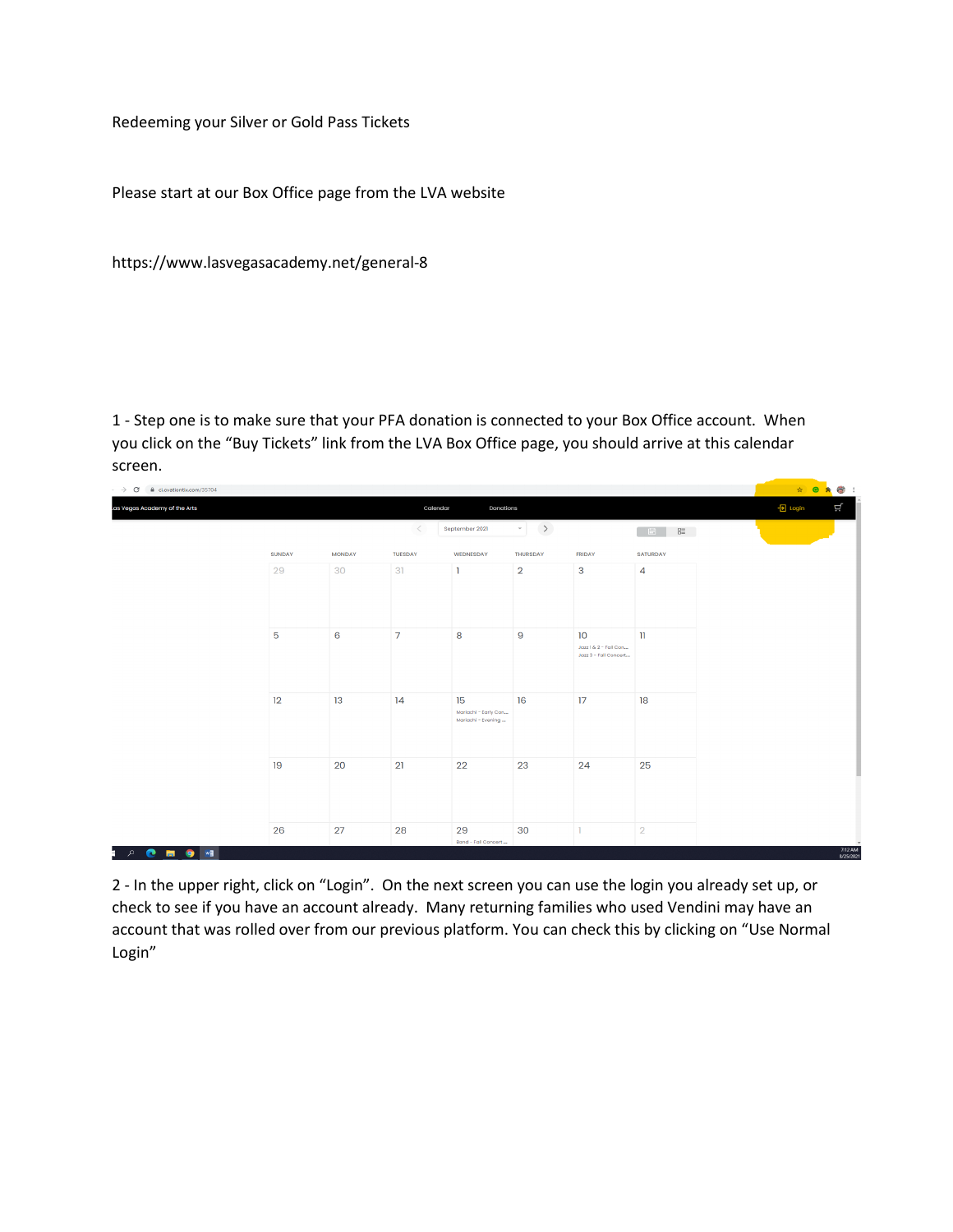3 - Please select "Use Normal Login" if you already have an account, or think you might have one. You can follow the prompts under "Forgot Password" to set a new password. If you are new to LVA, please register a new account following the "Register" link. If you have already purchased a PFA, but did not set up an account, you should be able to register and connect that purchase to your account.



4 - Once you are logged in, your name should appear in the upper right and you can select a performance from the calendar.

| $\Delta = 1$ and $\Delta = 1$ are advanced in the contract of $\Delta = 1$ |               |               |                |                                                  |                         |                                                     |                 | <b>THE REAL PROPERTY</b> |  |
|----------------------------------------------------------------------------|---------------|---------------|----------------|--------------------------------------------------|-------------------------|-----------------------------------------------------|-----------------|--------------------------|--|
| Las Vegas Academy of the Arts                                              |               |               | Calendar       | Donations                                        | <b>A</b> Brian D        | Ц                                                   |                 |                          |  |
|                                                                            |               |               | $\,<\,$        | September 2021                                   | $\rightarrow$<br>$\tau$ |                                                     | $0 = 0$<br>中    |                          |  |
|                                                                            | <b>SUNDAY</b> | <b>MONDAY</b> | <b>TUESDAY</b> | WEDNESDAY                                        | <b>THURSDAY</b>         | <b>FRIDAY</b>                                       | <b>SATURDAY</b> |                          |  |
|                                                                            | 29            | 30            | 31             | ı                                                | $\overline{2}$          | 3                                                   | $\overline{4}$  |                          |  |
|                                                                            | 5             | 6             | $\overline{7}$ | 8                                                | $\overline{9}$          | 10<br>Jazz 1& 2 - Fall Con<br>Jazz 3 - Fall Concert | $\mathbf{u}$    |                          |  |
|                                                                            | 12            | 13            | 14             | 15<br>Mariachi - Early Con<br>Mariachi - Evening | 16                      | 17                                                  | 18              |                          |  |
|                                                                            | 19            | 20            | 21             | 22                                               | 23                      | 24                                                  | 25              |                          |  |
|                                                                            | 26            | 27            | 28             | 29<br>Band - Fall Concert                        | 30                      | $\mathbf{I}$                                        | $\overline{2}$  |                          |  |